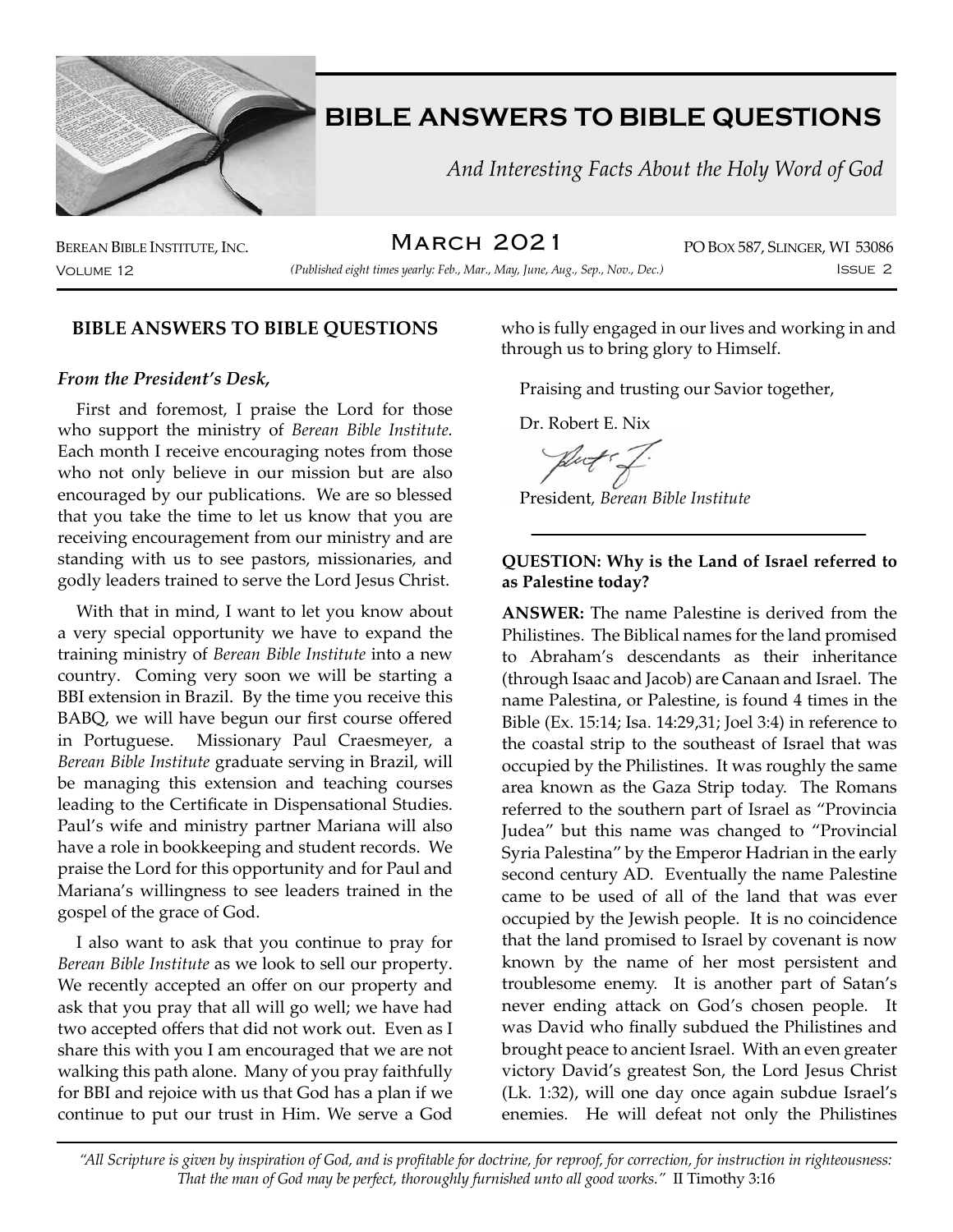

 *And Interesting Facts About the Holy Word of God*

(Palestinians), but also all of the other people on the earth who are bent on destroying Israel (Lk. 1:30-33). There will be no lasting peace in Israel until Jesus Christ comes the second time (Ezek. 34:28-31).

## **QUESTION: Question: How old was Isaac when God commanded Abraham to sacrifice him?**

**ANSWER:** I do not know of any information that gives us the precise age of Isaac when Abraham took him to Mount Moriah with the intent of offering him to God as a burnt offering (see Gen. 22:1-19 for a full account of this event). I consulted several reference works and the age given for Isaac at the time ranged from 14-24 years old. At any rate, Isaac had grown strong enough to carry the wood for the burnt offering when Abraham laid it on him as they drew near the place he was to be sacrificed (Gen. 22:6).

Here is what we do know. Abram was 75 when he departed Haran (Gen. 12:4); He was 86 when Ishmael was born (Gen. 16:11); and 99 when God appeared to him, renamed him Abraham and gave him the covenant of circumcision and the promise of a son by Sarah (Gen. 17:1-27). Ishmael was 13 when he was circumcised (Gen. 17:25), 14 when Isaac was born and 137 when he died (Gen. 25:37). Abraham was 100 years old when Isaac was born (Gen. 21:5) and 175 years old when he died, which made Ishmael 89 years old and Isaac 75 years old at that time (Gen. 25:7). Sarah was 127 years old when she died (Gen. 23:1-2) when Isaac was 37 years old. Isaac was 40 when he married Rebekah (Gen. 25:20) and he was 60 years old when Esau and Jacob were born (Gen. 25:26). Esau was 40 when he married 2 Hittite women making Isaac 100 years old at that time (Gen. 26:36). Jacob leaves home, no age given. Serves 14 years for Leah and Rachel and another 6 years for wages; 20 years total (Gen. 29:22-30; Gen. 31). We don't know how old he was when he married Leah and Rachel. Ishmael was 137 when he died, 48 years after Abraham's death (Gen. 25:7). Isaac was 180 when he died (Gen. 35:29) making Esau and Jacob 120 at the time. Jacob had 12 sons, 6 by Leah, 2 by Bilhah, 2 by Zilpah, and 2 by Rachel. No ages are given and no length of time between births. Rachel's son Joseph was sold into slavery by his brothers

when he was around 17 years old (Gen. 37:2). Joseph was enslaved until he was 30 years old (Gen. 41:46) when he became Pharaoh's second-in-command. There was 7 years of plenty in the land so that made him 37 at the end of those years. Two years into the years of famine his brothers came, which made him 39. Jacob came to Egypt when he was 130 years old (Gen. 47:9), which means he was 91 when Joseph was born, and he died in Egypt 17 years later at the age of 147 (Gen. 47:28). Joseph died in Egypt at 110 years old (Gen. 50:26).

This is the information we have from the Bible. It seems that there may be a piece of the puzzle missing. If so, I haven't found it yet. Dear reader, what do you come up with?

## **QUESTION: When in Israel's history was it revealed that the nation would go through a tribulation period in the Last Days? Was it revealed to them after their multitude of sins? Who was the first to reveal it to them and why?**

**ANSWER:** This is a good question dealing with the prophesied future of the nation of Israel. The term "the last days" first appears in Scripture in Genesis 49, where Jacob called his sons together to tell them what would befall them in the *"last days"* (Gen. 49:1- 28). It was not his twelve sons personally that were the subject of this prophecy, but rather the twelve tribes that came from them that make up the nation of Israel.

The *"last days"* is a general term used in reference to a future period in history when God will bring His plan for Israel and the nations to pass. Other terms with the same meaning are "the latter days" and "the last time(s)." They can refer to the Tribulation that will precede Christ's Second Coming or to the Second Coming itself and the reestablishment of David's throne by Jesus Christ. Jacob's prophecy in Genesis 49 seems to blend these different aspects together. It is later in the history of Israel that we find the events of the Tribulation specifically mentioned as a chastisement of Israel for her unfaithfulness. Through Moses, the Lord forewarned Israel about what would happen if she rebelled against Him (Deut. 28:15-68; 29:14-29; 31:16-21; 32:15-33).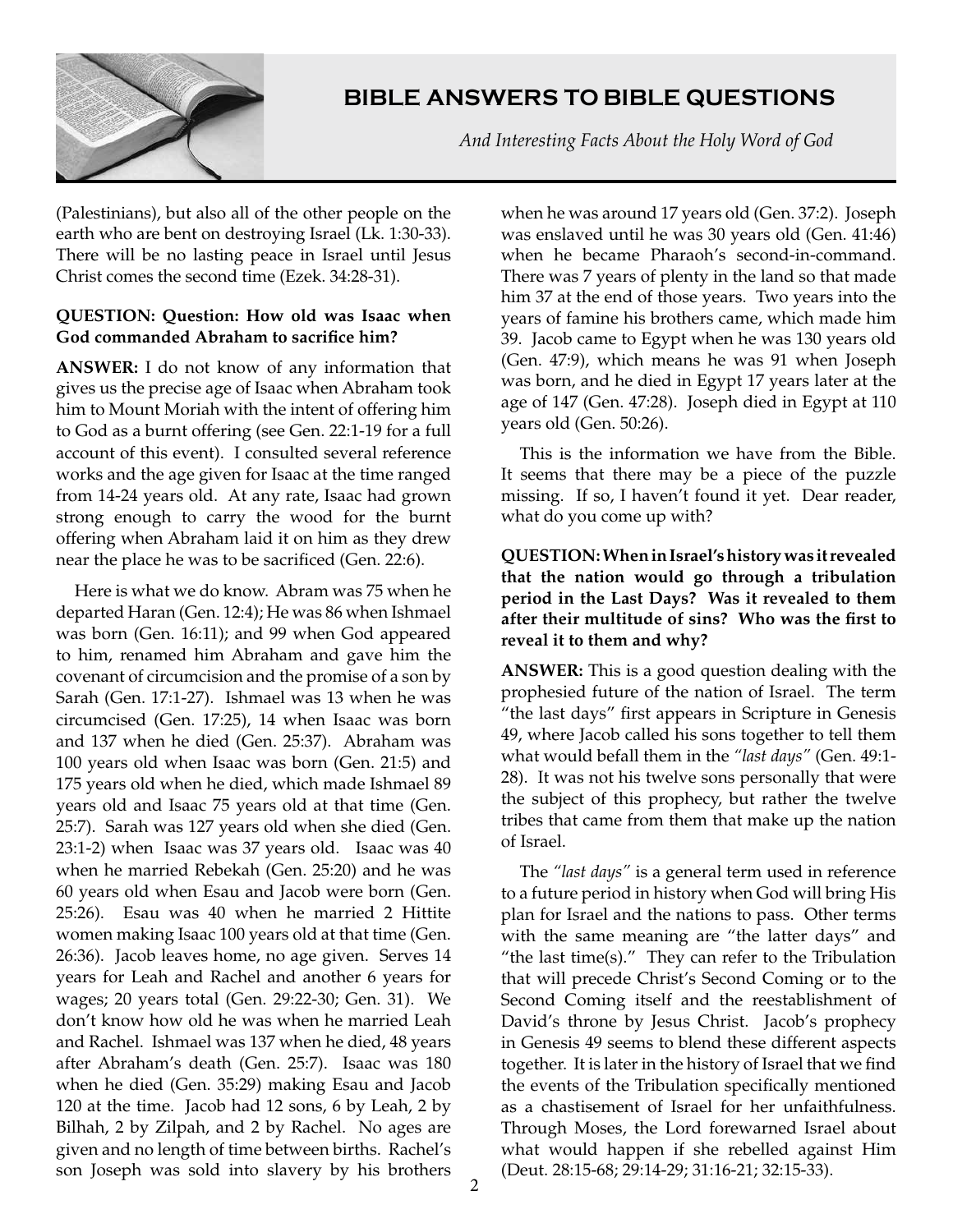

 *And Interesting Facts About the Holy Word of God*

Some of these prophesied judgments against Israel have already come to pass, but many are still future. The judgments that are yet to come will take place after the Rapture of the Church brings the Dispensation of Grace to a close. Most will occur during the Tribulation, which is also known as *"the time of Jacob's Trouble"* (Jer. 30:7). Others will be realized during the Millennial Kingdom and some at the end of the thousand years

Along with the judgments for disobedience foretold in Deuteronomy are promised blessings; blessings conditioned on Israel's national repentance and turning back to the Creator God Who delivered her from Egypt, made a covenant with her, and called her to be His own special people (Deut. 29:1- 13; 30:1-10). Like the curses, some of the blessings have already been fulfilled and some are still future. Here, our interest is in the future, so let us look at Deuteronomy 30:1-10.

When Israel remembers God's promises of blessings while she is dispersed among the nations and turns back to the Lord, He will bring them back from among the Gentiles where He has scattered them to enjoy a time of unprecedented prosperity (Deut. 30: 1-5, 9-10). In conjunction with this return, the Lord says that He will circumcise Israel's heart (Deut. 30:6) and bring the curses down on those persecuting her. This is a picture of what will happen at the end of the Tribulation when Jesus Christ will regather all of Israel into the Promised Land and put a new heart in her (see Ezek. 11:17-20; 36:22-27; Jer. 32:37-40). These passages from Ezekiel and Jeremiah have a definite connection to the Tribulation and Israel's full return to the Promised Land. So, it seems that it was from Moses that the first direct prophecies of the Tribulation were made, although it wasn't named as such and it was intermingled with other prophecies about Israel. All of the Major Prophets and most of the Minor Prophets have something to say about the coming Tribulation, but it is in Daniel alone that we find the timeline that reveals to us the seven year window that it will take place in.

**QUESTION: If the Tribulation that will take place after the Rapture of the Body of Christ is a** 

### **time of God's judgment on the earth, will people be able to be saved during that terrible time of God's wrath upon the ungodly?**

**ANSWER:** While the Tribulation will be a time of judgment upon those living on the earth, many individuals will be saved during that time of God's vengeance. The Dispensation of Grace will come to an end with the Rapture of the Body of Christ, and the Kingdom Gospel will be preached in the Tribulation (Matt. 24:14). People will either harden their hearts even more against God or turn to Him in repentance. For a brief time after the Rapture there will be no saved people on earth, but many will quickly turn to the Lord. These Kingdom believers will suffer strong persecution (Rev. 6:9-11; 7:9-15). The Messiah's mission is to provide salvation for both Israel and the Gentiles (Isa. 42:5-6; 49:1-7). In the darkness of the Tribulation, the light of Christ (Joh. 8:12) will be seen in believing Israel and will draw God-fearing Gentiles to the Living Creator God of Israel (Isa. 60:1-3). Both Jewish and Gentile believers who survive the Tribulation will enter the Kingdom in their natural bodies and will replenish the earth's depleted population. Kingdom believers who died for their faith in Jesus Christ during the Tribulation will be resurrected to enter the Kingdom of God on earth (Rev. 20:4-6).

### **THE BIBLE IS UNIQUE IN MANY WAYS**

Here we would like to share with you some unique things about the Bible. They are interesting to say the least, but they are much more than simple curiosities about the greatest Book that has ever been written. They are important facts that set the Bible apart from all other literature. The evidence from its exclusive qualities show the Bible to be the very Word of God just as is claimed within its pages. Here we will look at the uniqueness of its consistency in diversity.

The Bible is a collection of 66 short books and letters that were written over a period of 1,500 to 1,600 years by at least 40 different authors that came from quite diverse backgrounds. Among them were farmers, poets, kings, shepherds, fishermen, dignitaries, priests, prophets, tax collectors, historians, scholars, prisoners, soldiers, musicians, and doctors who lived on three